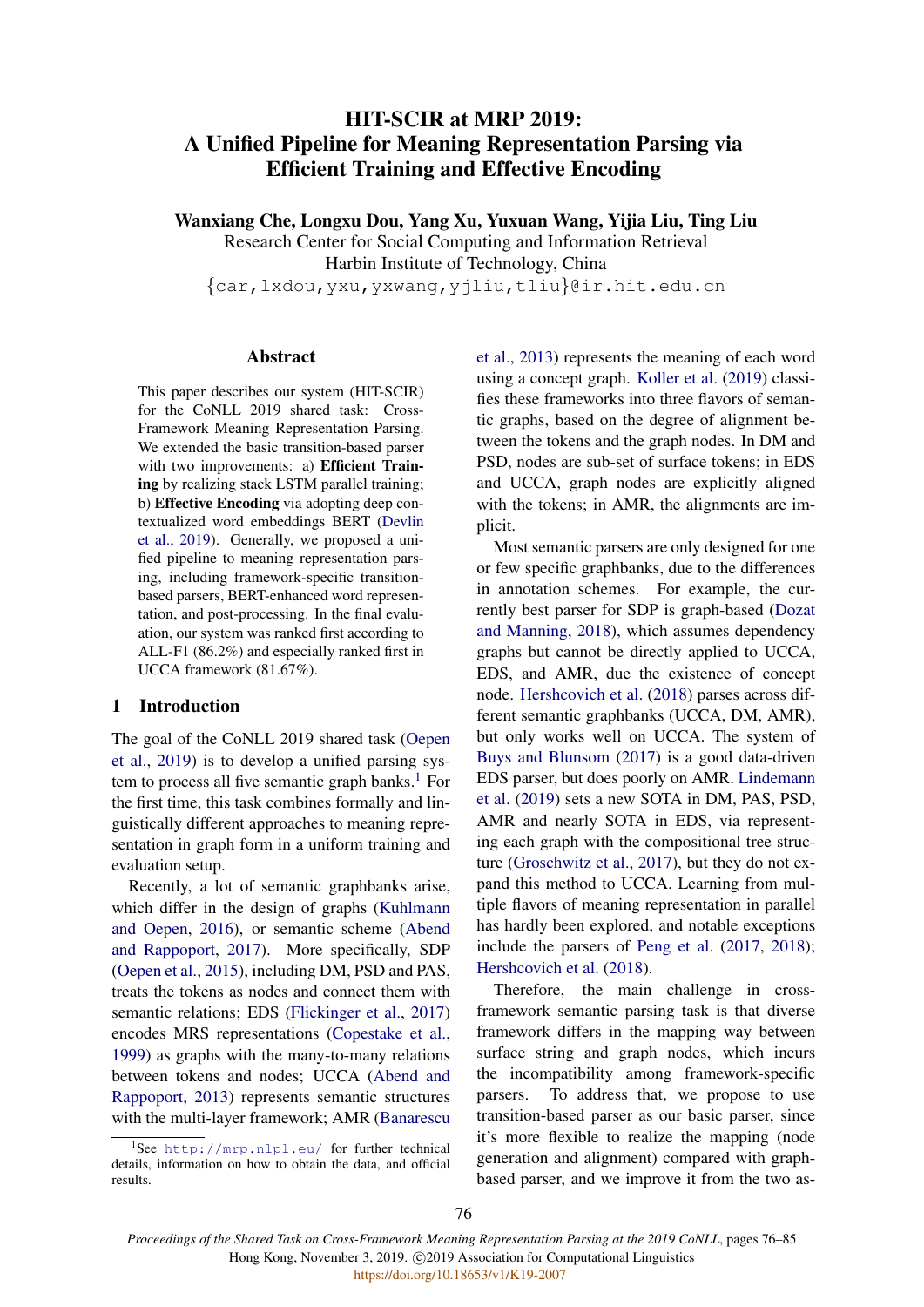<span id="page-1-0"></span>

Figure 1: A unified pipeline for meaning representation parsing, including transition-based parser, BERT-enhanced word representation, and post-processing, along with the additional taggers for label the nodes with pos, frame and lemma.

pects: 1) Efficient Training Aligning the homogeneous operation in stack LSTM within a batch and then computing them simultaneously; 2) Effective Encoding Fine-tuning the parser with pretrained BERT [\(Devlin et al.,](#page-8-0) [2019\)](#page-8-0) embedding, which enrich the context information to make accurate local decisions, and global learning for exact search. Together with the post-processing, we developed a unified pipeline for meaning representation parsing.

Our contribution can be summarised as follows:

- We proposed a unified parsing framework for cross-framework semantic parsing.
- We designed a simple but efficient method to realize stack LSTM parallel training.
- We showed that semantic parsing task benefits a lot from adopting BERT.
- Our system was ranked first in CoNLL 2019 shared task among 16 teams upon ALL-F1.

### 2 System Architecture

Our system architecture is shown in Figure [1.](#page-1-0) In this section, we will first introduce the transitionbased parser in Section [2.1,](#page-1-1) which is the central part of our system. Then, to speed up the training of stack LSTM at transition-based parser, we propose a simple method to do batch-training in Section [2.2.](#page-2-0) And we adopt BERT to extract the contextualized word representation in Section [2.3.](#page-2-1) At last, to label the nodes with pos, frame and lemma, we use additional tagger models to predict these in Section [2.4.](#page-3-0) The framework-specific transition system is presented in Section [3](#page-3-1) and post-processing for each framework is discussed in Section [4.](#page-4-0)

### <span id="page-1-1"></span>2.1 Transition-based Parser

In order to design the unified transition-based parser, we refer to the following frameworkspecific parsers: [Wang et al.](#page-9-2) [\(2018b\)](#page-9-2) for DM and PSD, [Hershcovich et al.](#page-8-14) [\(2017\)](#page-8-14) for UCCA, [Buys](#page-8-11) [and Blunsom](#page-8-11) [\(2017\)](#page-8-11) for EDS, [Liu et al.](#page-8-15) [\(2018\)](#page-8-15) for AMR. Those parsers differ in the design of transition system to generate oracle action sequence, but similar in modeling the parsing state.

A tuple  $(S, L, B, E, V)$  is used to represent parsing state, where *S* is a stack holding processed words, *L* is a list holding words popped out of *S* that will be pushed back in the future, and *B* is a buffer holding unprocessed words. *E* is a set of labeled dependency arcs. *V* is a set of graph nodes include concept nodes and surface tokens. The initial state is  $([0], [], [1, \cdots, n], [], V)$ , where *V* only contains surface tokens since the concept nodes would be generated during parsing. And the terminal state is  $([0], [ ], [ ], E, V^{'})$ . We model the *S*, *L*, *B* and action history with stack LSTM, which supports PUSH and POP operation.<sup>[2](#page-1-2)</sup>

Transition classifier takes the parsing state from multiple stack LSTM models as input at once, and outputs a action that maximizes the score. The score of a transition action  $\alpha$  on state s is calculated as

$$
p(a|s) = \frac{\exp\{g_a \cdot \text{stack LSTM}(s) + b_a\}}{\sum_{a'} \exp\{g_{a'} \cdot \text{stack LSTM}(s) + b_{a'}\}},
$$

where STACK LSTM $(s)$  encodes the state s into a vector,  $g_a$  and  $b_a$  are embedding vector, bias vector of action a respectively. The oracle transition action sequence is obtained through transition system, proposed in in Section [3.](#page-3-1)

<span id="page-1-2"></span><sup>&</sup>lt;sup>2</sup>We encourage the reader to read [Dyer et al.](#page-8-16)  $(2015)$  for more details.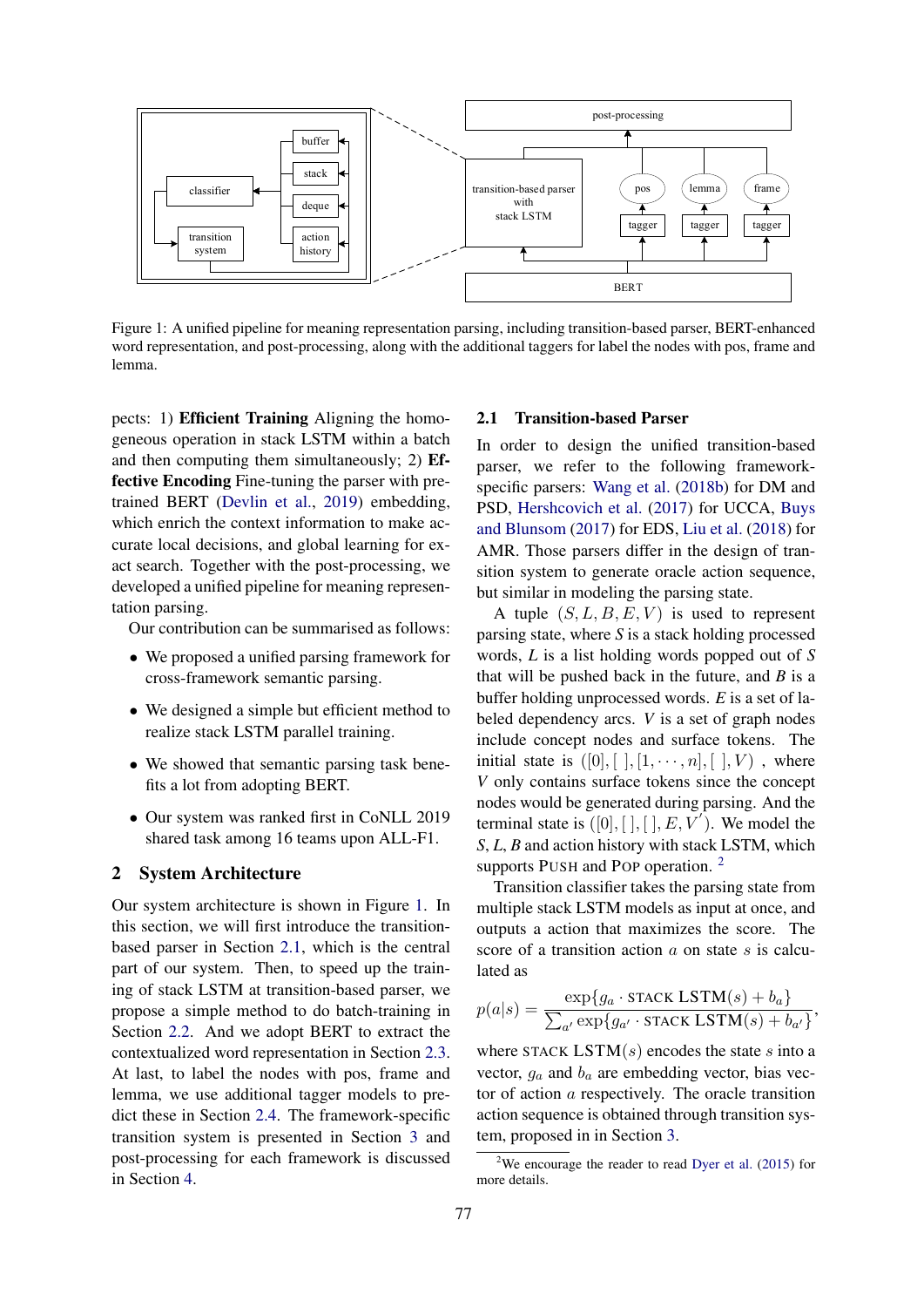<span id="page-2-2"></span>

Figure 2: When some new INSERT operations come, the data to be inserted are pushed into corresponding buffers. They will be merged into a batch once batch-processing is triggered. After that, new LSTM states will be pushed to corresponding stacks.

#### <span id="page-2-0"></span>2.2 Batch Training

[Kiperwasser and Goldberg](#page-8-17) [\(2016\)](#page-8-17) shows that batch training increases the gradient stability and speeds up the training. Delaying the backward to simulate mini-batch update is a simple way to realize batch training, but it fails to compute over data in parallel. To solve this, we propose a method of maintaining stack LSTM structure and using operation buffer.

stack LSTM The stack LSTM augments the conventional LSTM with a 'stack pointer'. And it supports the operation including: a) INSERT adds elements to the end of the sequence; b) POP moves the stack pointer to the previous element; c) QUERY returns the output vector where the stack pointer points. Among these three operation, POP and QUERY only manipulates the stack without complex computing, but INSERT performs lots of computing.

Batch Data in Operation-Level Like conventional LSTM can't form a batch inside a sequence due to the characteristics of sequential processing, stack LSTM can't either. Thus, we collect undercomputed operations between different pieces of data to form a batch. In other words, we construct batch data on operation-level other than data-level in tradition. After collecting a batch of operation, we compute them simultaneously.

Operation Buffer To be more efficient, we adopt a buffer to collect operations and let it trigger the computing of those operations automatically (batch-processing), as shown in Figure [2.](#page-2-2) To ensure correctness, batch-processing will only be triggered when satisfy some conditions. More specifically, when a) operation INSERT comes and

there is already an INSERT in the buffer; b) operation POP or QUERY comes. To clarify, the depth of buffer per data is 1.

#### <span id="page-2-1"></span>2.3 BERT-Enhance Word Representation

### 2.3.1 Deep Contextualized Word Representations

Neural parsers often use pretrained word embeddings as their primary input, i.e. word2vec [\(Mikolov et al.,](#page-8-18) [2013\)](#page-8-18) and GloVe [\(Pennington](#page-9-3) [et al.,](#page-9-3) [2014\)](#page-9-3), which assign a single static representation to each word so that they cannot capture context-dependent meaning. By contrast, deep contextualized word representations, i.e. ELMo [\(Peters et al.,](#page-9-4) [2018\)](#page-9-4) and BERT [\(Devlin et al.,](#page-8-0) [2019\)](#page-8-0), encode words with respect to the context, which have been proven to be useful for many NLP tasks, achieving state-of-the-art performance in standard Natural Language Understanding (NLU) benchmarks, such as GLUE [\(Wang](#page-9-5) [et al.,](#page-9-5) [2018a\)](#page-9-5). [Che et al.](#page-8-19) [\(2018\)](#page-8-19) adopted ELMo in CoNLL 2018 shared task [\(Zeman et al.,](#page-9-6) [2018\)](#page-9-6) and achieved first prize in terms of LAS metric. [\(Kon](#page-8-20)[dratyuk and Straka,](#page-8-20) [2019\)](#page-8-20) exceeds the state-ofthe-art in UD with fine-tuning model with BERT.

### 2.3.2 BERT

We adopt BERT in our model, which uses the language-modeling objective and trained on unannotated text for getting deep contextualized embeddings. BERT differs from ELMo in that it employs a bidirectional Transformer [\(Vaswani et al.,](#page-9-7) [2017\)](#page-9-7), which benefit from learning potential dependencies between words directly. For a token  $w_k$  in sentence S, BERT splits it to several pieces and use a sequence of WordPiece embedding [\(Wu](#page-9-8) [et al.,](#page-9-8) [2016\)](#page-9-8)  $s_{k,1}, s_{k,2}, ..., s_{k, piece\_num_k}$  instead of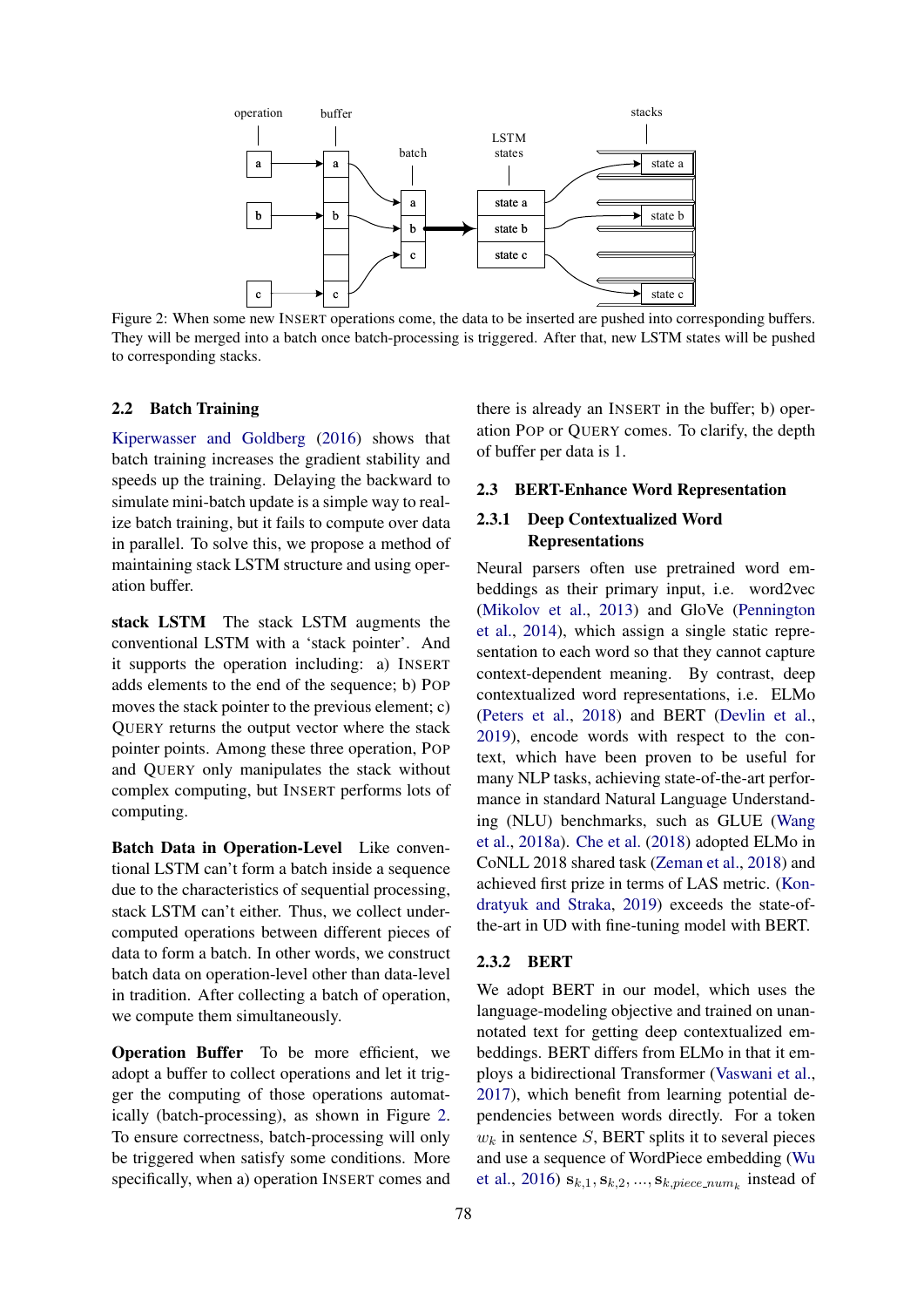a single token embedding. Each  $s_{k,i}$  is passed to an L-layered BiTransformer, which is trained with a masked language modeling objective (i.e. randomly masking a percentage of input tokens and only predicting these masked tokens).

To encode the whole sentence, we extract the first piece  $s_{k,1}$  of each token  $w_k$ , with applying a scalar mix on all  $L$  layers of transformer, to represent the corresponding token  $w_k$ .

# <span id="page-3-0"></span>2.4 Tagger

Semantic graphs in all frameworks can be broken down into 'atomic' component pieces, i.e. tuples capturing (a) top nodes, (b) node labels, (c) node properties, (d) node anchoring, (e) unlabeled edges, (f) edge labels, and (g) edge attributes. Not all tuple types apply to all frameworks, however.<sup>[3](#page-3-2)</sup> The released dataset and evaluation is annotated by MRP, which consists of the tuple including the graph component mentioned above.

Our transition-based parser can provide the edge information, while the other node information, such as pos, frame and lemma, require us to use additional tagger models to label the sentence sequence. The tagger we adopted is directly imported from AllenNLP library, which only models the dependency between node and label (emission score), not models the dependency between labels (transition score). The details about integrating and converting system output into MRP format will be introduced in Section [4.](#page-4-0)

### <span id="page-3-1"></span>3 Transition Systems

Building on previous work on parsing reentrancies, discontinuities, and non-terminal nodes, we define an extended set of transitions and features that supports the conjunction of these properties. To solve cross-arc problem, we use list-based arceager algorithm for DM, PSD, and EDS framework as [Choi and McCallum](#page-8-21) [\(2013\)](#page-8-21); [Nivre](#page-8-22) [\(2003,](#page-8-22) [2008\)](#page-8-23); for UCCA framework, we employ SWAP operation to generate cross-arc as [Hershcovich](#page-8-14) [et al.](#page-8-14) [\(2017\)](#page-8-14).[4](#page-3-3)

### 3.1 DM and PSD

We follow the work of [\(Wang et al.,](#page-9-2) [2018b\)](#page-9-2) to design transition system for DM and PSD.

- LEFT-EDGE<sub>X</sub> and RIGHT-EDGE<sub>X</sub> add an arc with label X between  $w_j$  and  $w_i$ , where  $w_i$  is the top elements of stack and  $w_j$  is the top elements of buffer. They are performed only when one of  $w_i$  and  $w_j$  is the head of the other.
- SHIFT is performed when no dependency exists between  $w_i$  and any word in S other than  $w_i$ , which pushes all words in list and  $w_j$  into stack S.
- REDUCE is performed only when  $w_i$  has head and is not the head or child of any word in buffer, which pops  $w_i$  out of stack.
- PASS is performed when neither SHIFT nor REDUCE can be performed, which moves  $w_i$ to the front of list.
- FINISH pops the root node and marks the state as terminal.

# 3.2 UCCA

We follow the work of [\(Hershcovich et al.,](#page-8-14) [2017\)](#page-8-14) to design transition system for UCCA.

- SHIFT and REDUCE operations are the same as DM and PSD. REDUCE pops the stack, to allow removing a node once all its edges have been created.
- NODE transition creates new non-terminal nodes. For every  $X \in L$ , NODE<sub>X</sub> creates a new node on the buffer as a parent of the first element on the stack, with an X-labeled edge.
- LEFT-EDGE<sub>X</sub> and RIGHT-EDGE<sub>X</sub> create a new primary X-labeled edge between the first two elements on the stack, where the parent is the left or the right node, respectively.
- LEFT-REMOTE $_X$  and RIGHT-REMOTE $_X$  do not have this restriction, and the created edge is additionally marked as *remote*.
- SWAP pops the second node on the stack and adds it to the top of the buffer, as with the similarly named transition in previous work [\(Maier,](#page-8-24) [2015;](#page-8-24) [Nivre,](#page-8-25) [2009\)](#page-8-25).
- FINISH pops the root node and marks the state as terminal.

<span id="page-3-2"></span><sup>&</sup>lt;sup>3</sup>For further explanation, please visit the official website:<http://mrp.nlpl.eu/index.php?page=5>

<span id="page-3-3"></span><sup>&</sup>lt;sup>4</sup> The transition sets for each framework have been introduced with table format in supplementary material.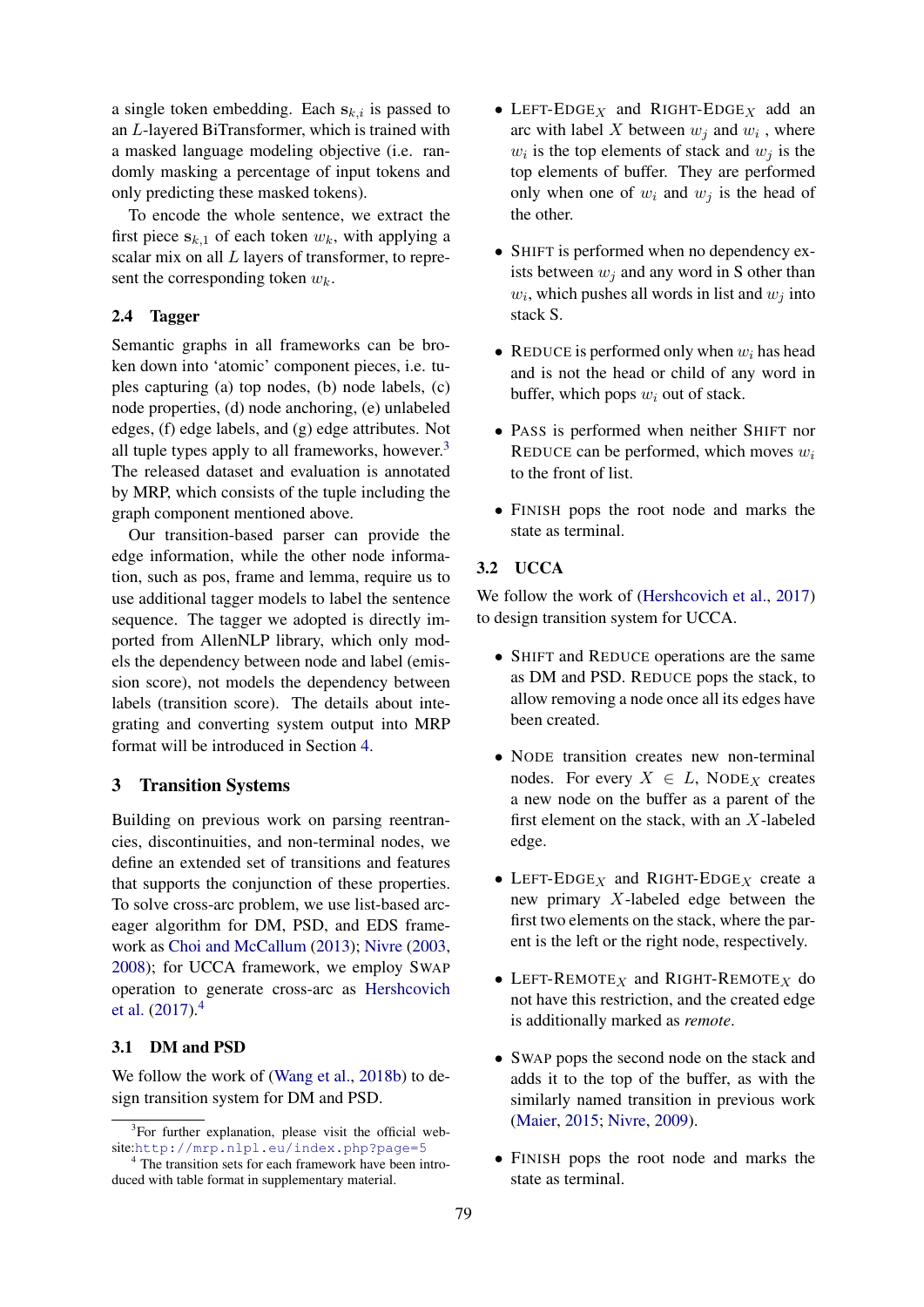As a UCCA node may only have one incoming primary edge, EDGE transitions are disallowed if the child node already has an incoming primary edge. To support the prediction of multiple parents, node and edge transitions leave the stack unchanged, as in other work on transition-based dependency graph parsing [\(Sagae and Tsujii,](#page-9-9) [2008\)](#page-9-9).

# 3.3 EDS

Based on the work of [\(Buys and Blunsom,](#page-8-11) [2017\)](#page-8-11), we extended NODE-START<sub>L</sub> and NODE-END actions for generating concept node and realizing node alignment.

To clarify,  $w_i$  is the top element in stack and  $w_j$ is the top element in buffer. Moreover,  $w_i$  could only be concept node (stack and list only contain concept node), and  $w_i$  could be concept node or surface token.

- SHIFT and REDUCE operations are the same as DM and PSD.
- LEFT-EDGE<sub>X</sub> and RIGHT-EDGE<sub>X</sub> add an arc with label X between  $w_j$  and  $w_i$ .  $(w_j)$  is the concept node)
- DROP pops  $w_i$ . Then push all elements in list into stack.  $(w_j$  is the surface token).
- REDUCE is performed only when  $w_i$  has head and is not the head or child of any node in buffer B, which pops  $w_i$  out of stack S.
- NODE-START $_X$  generates a new concept node with label  $X$  and set it's alignment starting from  $w_j$ . ( $w_j$  is the surface token)
- NODE-END set the alignment of  $w_i$  ending in  $w_i$ . ( $w_i$  is the surface token)
- PASS is performed when neither SHIFT nor REDUCE<sub>l</sub> can be performed, which moves  $w_i$ to the front of list .
- FINISH pops the root node and marks the state as terminal.

# 3.4 AMR

We extend the basic transition set to obtain the ability to generate graph nodes from the surface string, following previous work [\(Liu et al.,](#page-8-15) [2018\)](#page-8-15). There are 3 steps to parse graph nodes from the surface string in general. (a) Many concepts appear as phrases rather than single words, so we connect token spans on top of buffer to form

special single tokens if needed using operation MERGE. (b) Then we use operation CONFIRM to convert a single token on buffer to a graph node(concept). In order to process entity concepts like *date-entity* better, operation ENTITY is a special form of CONFIRM which also generates property nodes of the entity concept. (c) The other concepts are not derived from surface string but previous concepts. If there is a concept node on top of buffer, operation NEW can be performed to parse this kind of concept nodes.

After solving the problem of parsing concept nodes from surface string, the basic transition set used in DM and PSD is able to predict edges between concept nodes.

- REDUCE and PASS operations are the same as DM and PSD.
- SHIFT, LEFT-EDGE<sub>X</sub> and RIGHT-EDGE<sub>X</sub> are similar to operations in DM and PSD, but they can be performed only when the top of buffer is a concept node.
- DROP operation pops the top of buffer when it is a token.
- MERGE operation connect the top two tokens in the buffer to a single token which is waiting for being converted to a concept node.
- CONFIRM $_X$  operation convert top of buffer to a concept node  $X$  if it is a token.
- ENTITY *x* operation does same things with CONFIRM $<sub>X</sub>$  and then adds internal attributes</sub> of entity X, such as *year*, *month* and *day* of a *date-entity*.
- NEW  $_X$  operation create a concept node labeled with  $X$  and push it to the buffer.
- FINISH pops the root node and marks the state as terminal.

# <span id="page-4-0"></span>4 Pre-processing and Post-processing

As discussed in [2.4,](#page-3-0) the official dataset is annotated with MRP format, while our system's input is a set of the triple (incoming arc, outgoing arc, arc label). Therefore, besides developing the transition system, we need to do: a) Pre-processing: Before training, we need to construct the input for our system based on MRP format graph; b) Postprocessing: After prediction, we need to convert system's output into MRP format graph.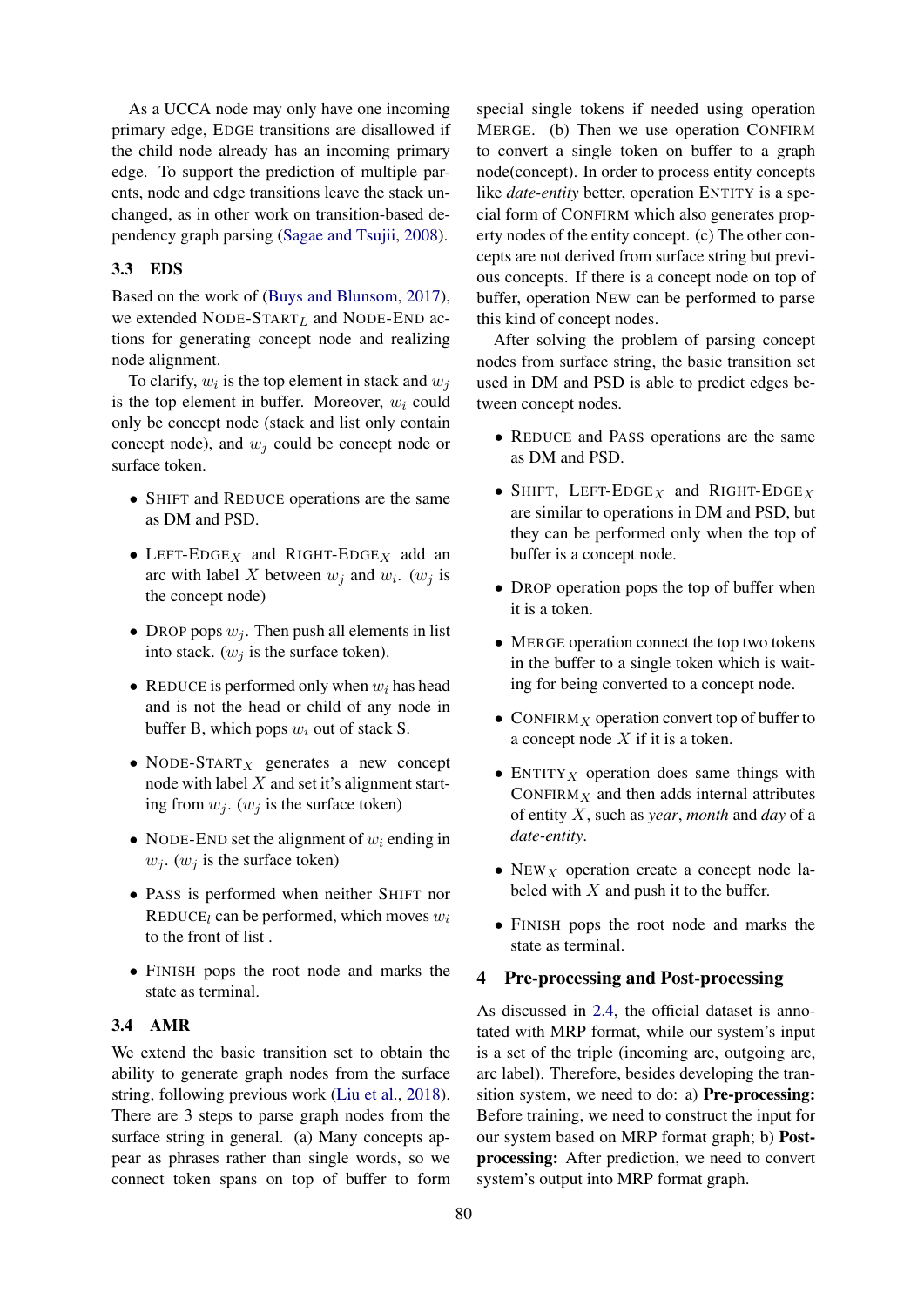At first, all those framework construct triple input is basically the same, which using *directed edges*, *edge labels* and *node id*. About *node anchor*, we directly derive the anchoring based on segmentation from companion data alignment with each sentence.<sup>[5](#page-5-0)</sup>

While the other elements, such as *top nodes*, are a bit different among the frameworks. We will introduce these framework-specific work in the following.

# 4.1 DM and PSD

Node Properties Nodes in DM and PSD are labeled with lemmas and carry two additional properties that jointly determine the predicate sense, viz. pos and frame. We use two taggers to handle this problem.

Top Nodes At first, we construct an artifact node called ROOT. Then we add an edge (node, ROOT, ROOT) where the node is enumerated from top nodes.

Node Label We copy the lemmas from additional companion data and set it as node labels.

# 4.2 UCCA

Top Nodes There is only one top node in UCCA, which used to initialize the stack. Meanwhile, top node is the protect symbol of stack (never be popped out).

Edge Properties UCCA is the only framework with edge properties, used as a sign for remote edges. We treat remote edges the same as primary edge, except the edge label added with a special symbol, i.e. star(\*).

Node Anchoring Refer to the original UCCA framework design, we link the the node in layer 0 to the surface token with edge label 'Terminal'. In post-processing, we combine surface token and layer 0 nodes via collapsing 'Terminal' edge to extract the alignment or anchor information.

# 4.3 EDS

Top Nodes The TOP operation will set the first concept node in buffer as top nodes.

Node Labels We train a tagger to handle this. Although there are many node labels exists, the result shows our system performs well on this.

Node Properties The only framework-specific property used on EDS nodes is carg (for constant argument), a string-valued parameter that is used with predicates(node label) like named or dofw, for proper names and the days of the week, respectively.

We write some rules to convert the surface token into properties value, such as converting million(token) to 1000000(value) when *card*(node label).

Node Anchoring We obtain alignment information through NODE START and NODE END operation,

# 4.4 AMR

Alignment There is no anchor between tokens from surface string and nodes from AMR graph. So we have to know which token aligns to which node, or we cannot train our model. Actually, finding alignment is a quite hard problem so that we could only get approximate solutions through heuristic searching. Although basic alignments have been contained in the companion data, we decide to use an enhanced rule-based aligner TAMR [\(Liu et al.,](#page-8-15) [2018\)](#page-8-15).

TAMR recalls more alignments by matching words and concepts from the view of semantic and morphological. (a) semantic match: Glove embedding represents words in some vector space. Considering a word and a concept striping off trailing number, we think them matching if their cosine similarity is small enough. (b) morphological match: Morphosemantic database in the Word-Net project provides links connecting noun and verb senses, which helps match words and concepts.

Top Nodes There is exact one top node in AMR. For the convenience of processing, we add a guard element to the stack and use operation LEFT- $EDE_{BOOT}$  between guard element and concept nodes to predict top nodes.

Node Labels Node label appears as the name of each concept which is parameter of operation EN-TITY, CONFIRM and NEW.

Node Properties This is the main part of postprocessing. Since our model predicts everything

<span id="page-5-0"></span><sup>5</sup>Organizer released pre-tokenized, PoS-tagged, and lemmatized form for training and evaluation data, besides a sequence of 'raw' sentence string. You could download the sample companion data from [http://svn.nlpl.eu/](http://svn.nlpl.eu/mrp/2019/public/companion.tgz) [mrp/2019/public/companion.tgz](http://svn.nlpl.eu/mrp/2019/public/companion.tgz)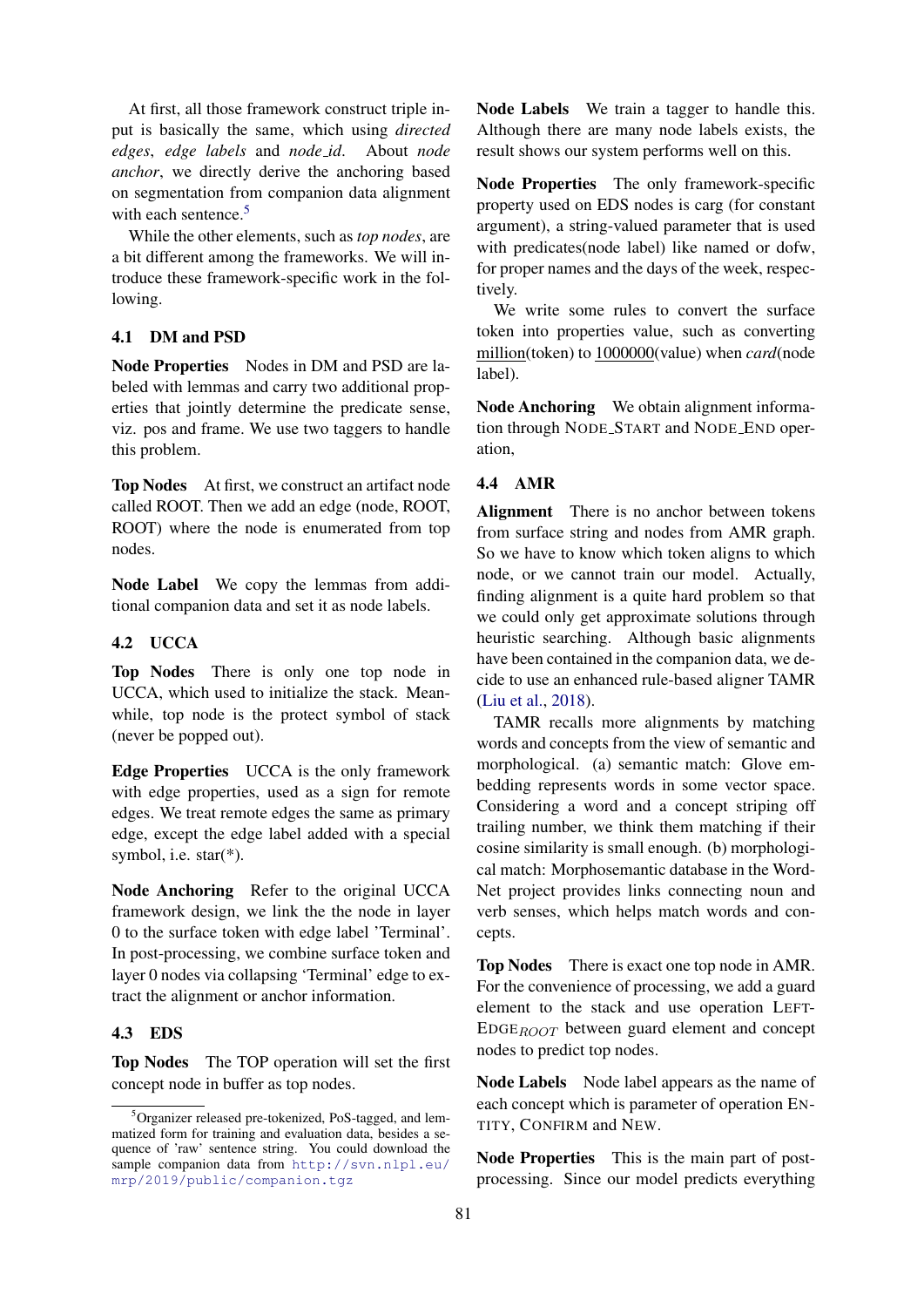<span id="page-6-0"></span>

| System           | DM       | <b>PSD</b> | <b>EDS</b> | <b>UCCA</b> | <b>AMR</b> | $AIJ-F1$ |
|------------------|----------|------------|------------|-------------|------------|----------|
| <b>HIT-SCIR</b>  | 95.08(2) | 90.55(4)   | 90.75(2)   | 81.67(1)    | 72.94(2)   | 86.2     |
| <b>SJTU-NICT</b> | 95.50(1) | 91.19(3)   | 89.90(3)   | 77.80(3)    | 71.97(3)   | 85.3     |
| Suda-Alibaba     | 92.26(7) | 85.56(8)   | 91.85(1)   | 78.43 (2)   | 71.72(5)   | 84.0     |
| Saarland         | 94.69(4) | 91.28(1)   | 89.10(4)   | 67.55(6)    | 66.72(6)   | 81.9     |
| Hitachi          | 91.02(8) | 91.21(2)   | 83.74 (6)  | 70.36(5)    | 43.86(8)   | 76.0     |
| Amazon           | 93.26(6) | 89.98(5)   |            |             | 73.38(1)   |          |

Table 1: The top 5 evaluation results upon cross-framework metric ALL-F1. 95.08 (2) indicates HIT-SCIR system scores 95.08 F1 in DM framework, and it ranks 2nd in DM. Amazon achieves 1st in AMR. We only list the involved results they submitted.

<span id="page-6-2"></span>

|                                                    | DM |  | PSD. |  | <b>UCCA</b> |  | EDS –                                   |  | AMR                                        |      |
|----------------------------------------------------|----|--|------|--|-------------|--|-----------------------------------------|--|--------------------------------------------|------|
| Feature                                            |    |  |      |  |             |  |                                         |  | LF1 MRP LF1 MRP LF1 MRP EDM MRP SMATCH MRP |      |
| GloVe                                              |    |  |      |  |             |  | 87.1 87.3 74.1 73.7 56.3 87.5 82.5 88.2 |  | 64.8                                       | 65.3 |
| BERT(base) 94.3 90.5 83.6 76.7 64.3 92.8 87.6 91.5 |    |  |      |  |             |  |                                         |  | 71 O                                       | 714  |

Table 2: HIT-SCIR parser results on MRP split dataset with GloVe or BERT as pretrained word representation. MRP stands for cross-framework evaluation metric. LF1 stands for SDP Labeled F1 [\(Oepen et al.,](#page-8-26) [2014\)](#page-8-26) in DM/PSD, UCCA Labeled Dependency F1 [\(Hershcovich et al.,](#page-8-27) [2019\)](#page-8-27) in UCCA. And EDM [\(Dridan and Oepen,](#page-8-28) [2011\)](#page-8-28) stands for Elementary Dependency Match in EDS. SMATCH [\(Cai and Knight,](#page-8-29) [2013\)](#page-8-29) is an evaluation metric for semantic feature structures in AMR.

as nodes and edges, we need an extra procedure to recognize which nodes should be properties in the final result. Once recognized, node along with the corresponding edge will be converted to the property of its parent node, edge label for the key, and node label for the value.

We write some rules to perform the recognizing procedure. Rules come from 2 basic facts. (a) attribute node: Numbers, URLs, and other special tokens like '-'(value of 'polarity') should be values of properties. (b) constant relation: When an edge has a label like 'value', 'quant', 'op<sub>x</sub>' and so on, it is usually a key to property. We treat it as property if there is an edge of constant relation connecting to an attribute node.

# 5 Experiments

In this section, we will show the basic model setup including BERT fine-tuning, and results including overall evaluation, training speed. More details about training, including model selection, hyperparameters and so on, are contained in supplementary material.

### 5.1 Model Setup

Our work uses the AllenNLP library built for the PyTorch framework. We split parameters into two groups, i.e., BERT parameters and the other parameters (base parameters). The two parameter

groups differ in learning rate. For training we use Adam [\(Kingma and Ba,](#page-8-30) [2015\)](#page-8-30). Code for our parser and model weights are available at [https://github.com/DreamerDeo/](https://github.com/DreamerDeo/HIT-SCIR-CoNLL2019) [HIT-SCIR-CoNLL2019](https://github.com/DreamerDeo/HIT-SCIR-CoNLL2019).

Fine-Tuning BERT with Parser Based on [De](#page-8-0)[vlin et al.](#page-8-0) [\(2019\)](#page-8-0), fine-tuning BERT with supervised downstream task will receive the most benefit. So we choose to fine-tune BERT model together with the original parser. In our preliminary study, gradual unfreezing and slanted triangular learning rate scheduler is essential for BERT fine-tuning model. More details are discussed in supplementary material.

### 5.2 Results

Overall Evaluation We list the evaluation results on Table [1,](#page-6-0) which is ranked by the crossframework metric, named ALL-F1, attached with the result of specific framework.  $6$  In final submission, we only use the single model for prediction. In the follow-up experiments, we get further improvement via the ensemble model. The related results is listed in supplementary material.

Training Speed To explore the effect of batchtraining methods which proposed in Section [2.2](#page-2-0)

<span id="page-6-1"></span> ${}^{6}$ Evaluation results of CoNLL 2019 shared task are available at <http://bit.ly/cfmrp19>.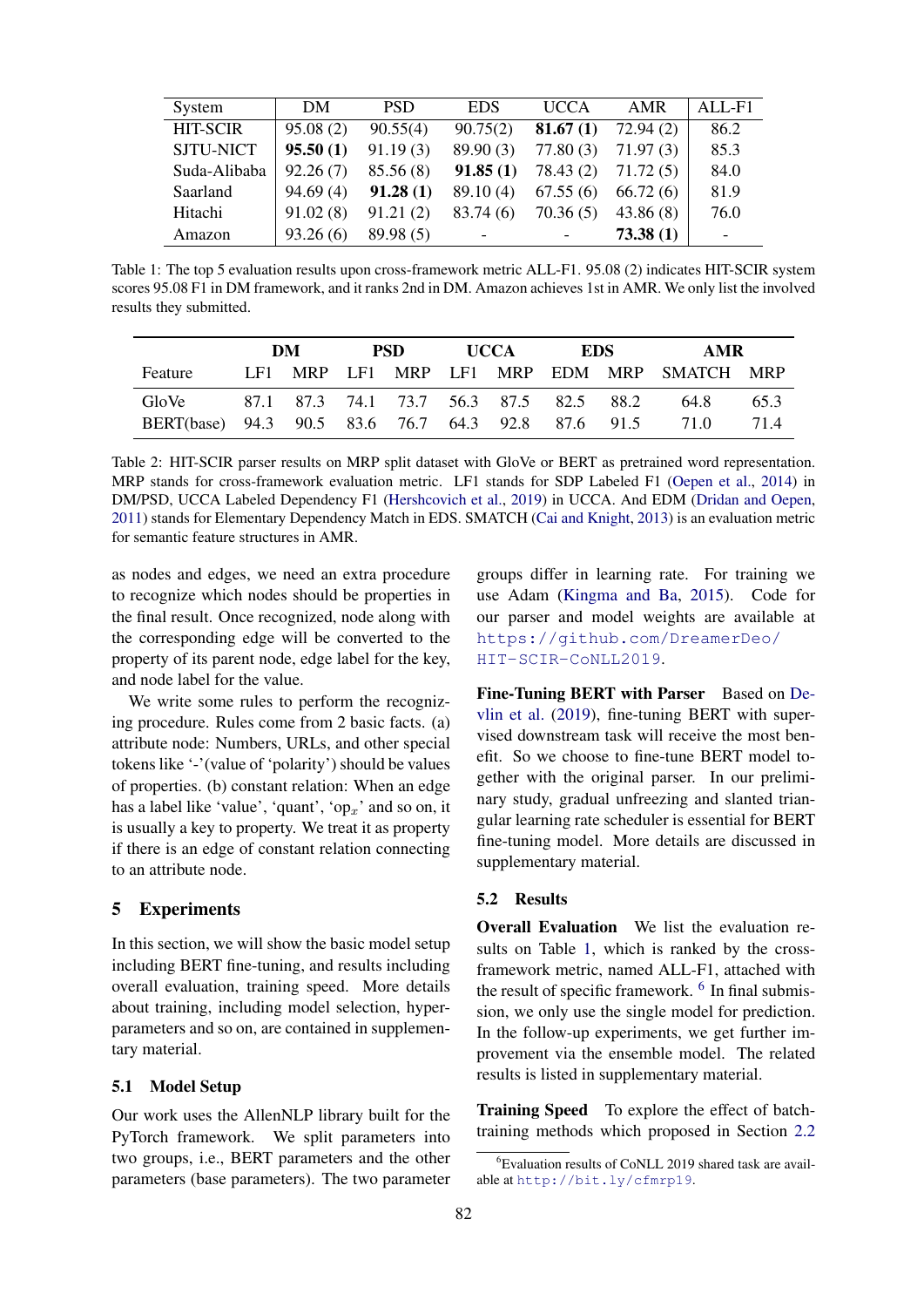<span id="page-7-2"></span>

|                          |        |             | DM   |       | <b>PAS</b> |       | <b>PSD</b> |              |
|--------------------------|--------|-------------|------|-------|------------|-------|------------|--------------|
|                          | Parser | Feature     | idF  | ood F | id F       | ood F | idF        | $\rm{ood}$ F |
| Wang et al. (2018b)      | Т      | word2vec    | 89.3 | 83.2  | 91.4       | 87.2  | 76.1       | 73.2         |
| Dozat and Manning (2018) | G      | GloVe+char  | 92.7 | 87.8  | 94.0       | 90.6  | 80.5       | 78.6         |
| <b>HIT-SCIR</b>          |        | GloVe+char  | 86.1 | 79.2  | 89.8       | 85.2  | 72.8       | 68.5         |
| AllenNLP                 | G      | GloVe+char  | 91.6 | 86.1  | 93.1       | 89.6  | 77.4       | 73.0         |
| <b>HIT-SCIR</b>          | Т      | <b>BERT</b> | 92.9 | 89.2  | 94.4       | 92.4  | 81.6       | 81.0         |
| AllenNLP                 | G      | <b>BERT</b> | 94.1 | 90.8  | 94.8       | 92.9  | 80.7       | 79.5         |

Table 3: Semantic parsing accuracies (id = in domain test set; ood = out of domain test set). G and T stand for graph-based parser and transition-based parser. We adopted BERT (base+cased) model here. AllenNLP refers to the graph-based parser [\(Dozat and Manning,](#page-8-9) [2018\)](#page-8-9) re-implemented by AllenNLP.

in training process, we conduct several experiments through adjusting the batch-size. Since we have adopted two different ways to address the cross-arc problem: list-based (DM, PSD, EDS, AMR) and SWAP operation (UCCA), we try batch-training experiments on DM and UCCA respectively. The result is shown in Figure [3.](#page-7-1) 5.3x on DM and 2.7x on UCCA speedup could be reached approximately while increasing batch size. We use GloVe pretrained embedding instead of BERT to reduce memory cost and support a larger batch size in the speed test.

<span id="page-7-1"></span>

Figure 3: The training time per epoch, under different batch-size experiment setting, which indicates the efficient of batch-training methods we proposed in [2.2.](#page-2-0)

Improvement through BERT Our parser benefits a lot from BERT compared with GloVe as shown in Table [2.](#page-6-2) The improvement is more obvious in the out-of-domain evaluations, illustrating BERT's ability to transfer across domains.

### 6 Discussion

In recent years, graph-based parser holds the stateof-the-art in dependency parsing area due to its ability in the global decision, compared with transition-based parser. However, when we concatenated those models with BERT, we receive the similar performance, which shows that powerful representation could eliminate the gap between structure or parsing strategy.

[Kulmizev et al.](#page-8-31) [\(2019\)](#page-8-31) proposes that deep contextualized word representations are more effective at reducing errors in transition-based parsing than in graph-based parsing. Their experiments were all about dependency parsing (tree structure), and we found similar results in meaning representation parsing (graph structure), as shown in Table [3.](#page-7-2) It remains the future work to study this phenomenon with the theoretical analysis.

### 7 Conclusion and Future Work

Our system extends the basic transition-based parser with the following improvements: 1) adopting BERT for better word representation; 2) realizing batch-training for stack LSTM to speed up the training process. And we proposed a unified pipeline for meaning representation parsing, suitable for main stream graphbanks. In the final evaluation, we were ranked first place in CoNLL 2019 shared task according to ALL-F1 (86.2%) and especially ranked first in UCCA framework (81.67%).

### Acknowledgments

We thank the reviewers for their insightful comments and the HIT-SCIR colleagues for the coordination on the machine usage. This work was supported by the National Natural Science Foundation of China (NSFC) via grant 61976072, 61632011 and 61772153.

#### References

<span id="page-7-0"></span>Omri Abend and Ari Rappoport. 2013. Universal conceptual cognitive annotation (UCCA). In *ACL*.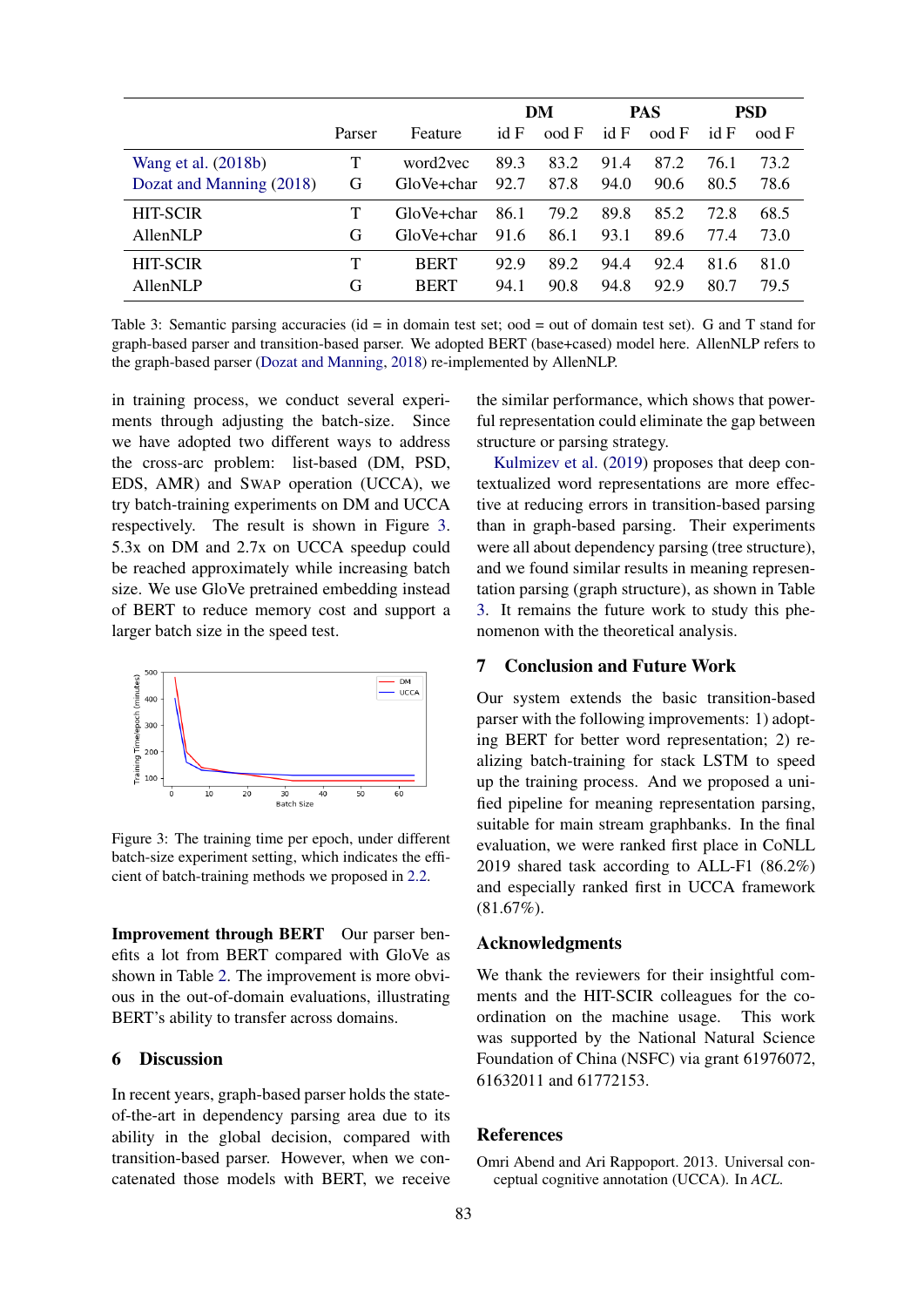- <span id="page-8-3"></span>Omri Abend and Ari Rappoport. 2017. The state of the art in semantic representation. In *ACL*.
- <span id="page-8-7"></span>Laura Banarescu, Claire Bonial, Shu Cai, Madalina Georgescu, Kira Griffitt, Ulf Hermjakob, Kevin Knight, Philipp Koehn, Martha Palmer, and Nathan Schneider. 2013. Abstract meaning representation for sembanking. In *LAWID*.
- <span id="page-8-11"></span>Jan Buys and Phil Blunsom. 2017. Robust incremental neural semantic graph parsing. In *ACL*.
- <span id="page-8-29"></span>Shu Cai and Kevin Knight. 2013. Smatch: an evaluation metric for semantic feature structures. In *ACL*.
- <span id="page-8-19"></span>Wanxiang Che, Yijia Liu, Yuxuan Wang, Bo Zheng, and Ting Liu. 2018. Towards better UD parsing: Deep contextualized word embeddings, ensemble, and treebank concatenation. In *CoNLL*.
- <span id="page-8-21"></span>Jinho D. Choi and Andrew McCallum. 2013. Transition-based dependency parsing with selectional branching. In *ACL*.
- <span id="page-8-6"></span>Ann Copestake, Dan Flickinger, Ivan A. Sag, and Carl Pollard. 1999. Minimal recursion semantics: an introduction.
- <span id="page-8-0"></span>Jacob Devlin, Ming-Wei Chang, Kenton Lee, and Kristina Toutanova. 2019. BERT: Pre-training of deep bidirectional transformers for language understanding. In *NAACL-HLT*.
- <span id="page-8-9"></span>Timothy Dozat and Christopher D. Manning. 2018. Simpler but more accurate semantic dependency parsing. In *ACL*.
- <span id="page-8-28"></span>Rebecca Dridan and Stephan Oepen. 2011. Parser evaluation using elementary dependency matching. In *ACL*.
- <span id="page-8-16"></span>Chris Dyer, Miguel Ballesteros, Wang Ling, Austin Matthews, and Noah A. Smith. 2015. Transitionbased dependency parsing with stack long shortterm memory. In *ACL and IJCNLP*.
- <span id="page-8-5"></span>Dan Flickinger, Jan Hajič, Angelina Ivanova, Marco Kuhlmann, Yusuke Miyao, Stephan Oepen, and Daniel Zeman. 2017. Open SDP 1.2.
- <span id="page-8-13"></span>Jonas Groschwitz, Meaghan Fowlie, Mark Johnson, and Alexander Koller. 2017. A constrained graph algebra for semantic parsing with AMRs. In *IWCS*.
- <span id="page-8-14"></span>Daniel Hershcovich, Omri Abend, and Ari Rappoport. 2017. A transition-based directed acyclic graph parser for UCCA. In *ACL*.
- <span id="page-8-10"></span>Daniel Hershcovich, Omri Abend, and Ari Rappoport. 2018. Multitask parsing across semantic representations. In *ACL*.
- <span id="page-8-27"></span>Daniel Hershcovich, Zohar Aizenbud, Leshem Choshen, Elior Sulem, Ari Rappoport, and Omri Abend. 2019. SemEval-2019 task 1: Cross-lingual semantic parsing with UCCA. In *IWSE*.
- <span id="page-8-30"></span>Diederik P. Kingma and Jimmy Ba. 2015. Adam: A method for stochastic optimization. In *ICLR*.
- <span id="page-8-17"></span>Eliyahu Kiperwasser and Yoav Goldberg. 2016. Simple and accurate dependency parsing using bidirectional LSTM feature representations. *TACL*.
- <span id="page-8-8"></span>Alexander Koller, Stephan Oepen, and Weiwei Sun. 2019. Graph-based meaning representations: Design and processing. In *ACL*.
- <span id="page-8-20"></span>Dan Kondratyuk and Milan Straka. 2019. 75 languages, 1 model: Parsing universal dependencies universally. In *EMNLP*.
- <span id="page-8-2"></span>Marco Kuhlmann and Stephan Oepen. 2016. Squibs: Towards a catalogue of linguistic graph Banks. *Computational Linguistics*.
- <span id="page-8-31"></span>Artur Kulmizev, Miryam de Lhoneux, Johannes Gontrum, Elena Fano, and Joakim Nivre. 2019. Deep contextualized word embeddings in transitionbased and graph-based dependency parsing – a tale of two parsers revisited. In *EMNLP*.
- <span id="page-8-12"></span>Matthias Lindemann, Jonas Groschwitz, and Alexander Koller. 2019. Compositional semantic parsing across graphbanks. In *ACL*.
- <span id="page-8-15"></span>Yijia Liu, Wanxiang Che, Bo Zheng, Bing Qin, and Ting Liu. 2018. An AMR aligner tuned by transition-based parser. In *EMNLP*.
- <span id="page-8-24"></span>Wolfgang Maier. 2015. Discontinuous incremental shift-reduce parsing. In *ACL and IJCNLP*.
- <span id="page-8-18"></span>Tomas Mikolov, Kai Chen, Greg Corrado, and Jeffrey Dean. 2013. Efficient estimation of word representations in vector space. In *ICLR*.
- <span id="page-8-22"></span>Joakim Nivre. 2003. An efficient algorithm for projective dependency parsing. In *ICPT*.
- <span id="page-8-23"></span>Joakim Nivre. 2008. Algorithms for deterministic incremental dependency parsing. *Computational Linguistics*.
- <span id="page-8-25"></span>Joakim Nivre. 2009. Non-projective dependency parsing in expected linear time. In *ACL and AFNLP*.
- <span id="page-8-1"></span>Stephan Oepen, Omri Abend, Jan Hajič, Daniel Hershcovich, Marco Kuhlmann, Tim O'Gorman, Nianwen Xue, and Milan Straka. 2019. MRP 2019: Cross-framework Meaning Representation Parsing. In *CoNLL*.
- <span id="page-8-4"></span>Stephan Oepen, Marco Kuhlmann, Yusuke Miyao, Daniel Zeman, Silvie Cinková, Dan Flickinger, Jan Hajič, and Zdeňka Urešová. 2015. SemEval 2015 task 18: Broad-coverage semantic dependency parsing. In *SemEval*.
- <span id="page-8-26"></span>Stephan Oepen, Marco Kuhlmann, Yusuke Miyao, Daniel Zeman, Dan Flickinger, Jan Hajič, Angelina Ivanova, and Yi Zhang. 2014. SemEval 2014 task 8: Broad-coverage semantic dependency parsing. In *SemEval*.